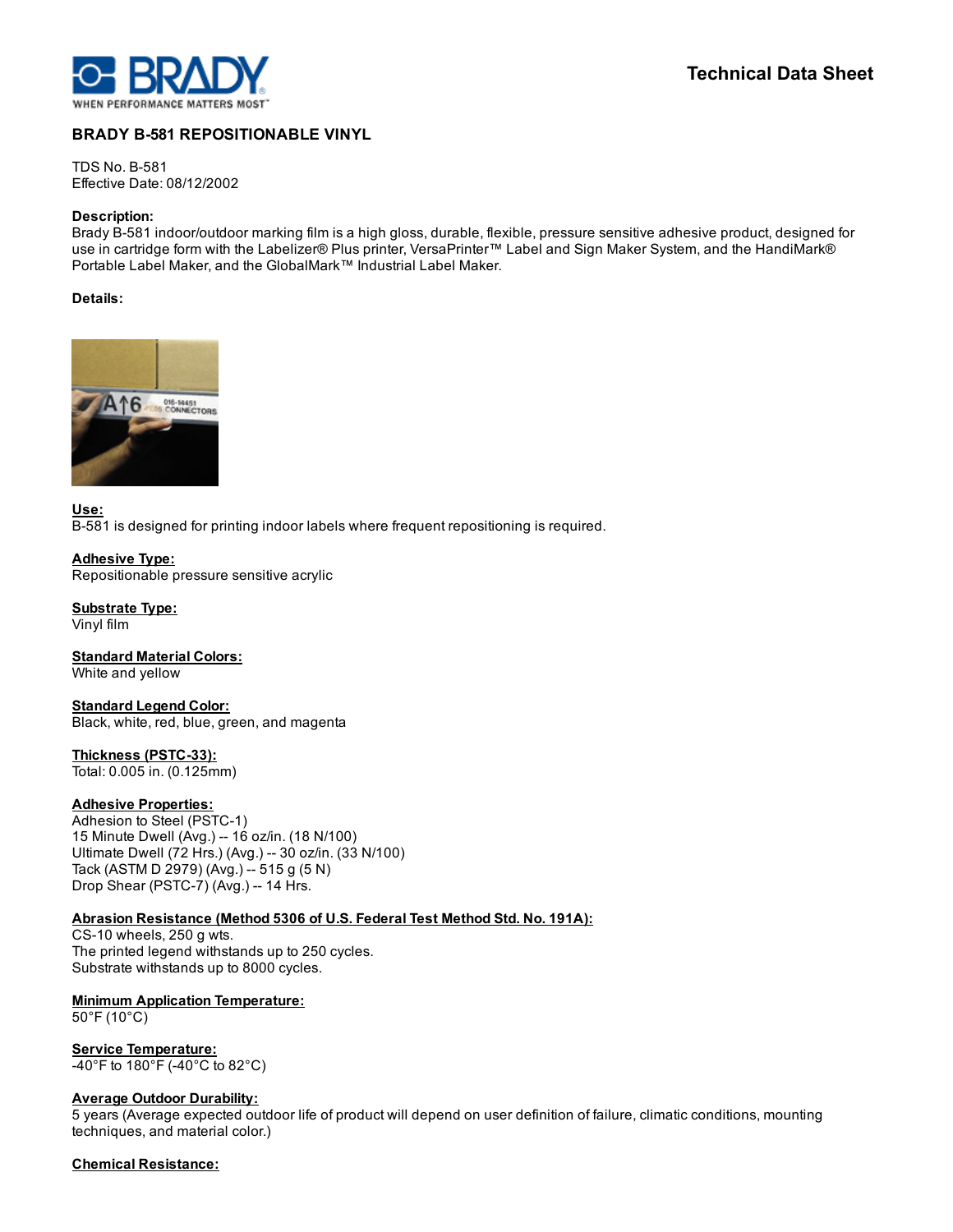| <b>REAGENT</b>        | <b>7 DAY IMMERSION</b>  | <b>DIP TEST</b> | <b>RUB TEST</b> |
|-----------------------|-------------------------|-----------------|-----------------|
| 30% Sulfuric Acid     | F                       | <b>NE</b>       | <b>NE</b>       |
| 10% Sulfuric Acid     | F                       | <b>NE</b>       | <b>NE</b>       |
| 30% HCI               | F                       | <b>NE</b>       | <b>NE</b>       |
| 10% HCI               | F                       | <b>NE</b>       | <b>NE</b>       |
| 50% NaOH              | F                       | <b>NE</b>       | <b>NE</b>       |
| 10% NaOH              | F                       | <b>NE</b>       | <b>NE</b>       |
| Methyl Ethyl Ketone   | F                       | F               | F               |
| Acetone               | F                       | F               | F               |
| 1,1,1-Trichloroethane | F                       | F               | F               |
| Methanol              | <b>NE</b>               | <b>NE</b>       | <b>NE</b>       |
| IPA (Isopropanol)     | <b>NE</b>               | <b>NE</b>       | <b>NE</b>       |
| ASTM#3 Oil            | <b>NE</b>               | <b>NE</b>       | <b>NE</b>       |
| SAE 20 Oil            | <b>NE</b>               | <b>NE</b>       | <b>NE</b>       |
| Alconox®              | <b>NE</b>               | <b>NE</b>       | <b>NE</b>       |
| Toluene               | F                       | F               | F               |
| Mineral Spirits       | F                       | <b>NE</b>       | NE              |
| Glacial Acetic Acid   | $\overline{\mathsf{F}}$ | F               | F               |
| 5% Acetic Acid        | <b>NE</b>               | <b>NE</b>       | <b>NE</b>       |
| Diesel Fuel           | F                       | <b>NE</b>       | <b>NE</b>       |
| Heptane               | $\overline{\mathsf{F}}$ | <b>NE</b>       | NE              |
| Cellosolve Acetate    | $\overline{\mathsf{F}}$ | $\overline{F}$  | F               |
| Conc. Ammonia         | N <sub>E</sub>          | N <sub>E</sub>  | NE              |
| 10% Ammonia           | <b>NE</b>               | <b>NE</b>       | <b>NE</b>       |
| Turpentine            | F                       | F               | F               |
| Kerosene              | F                       | <b>NE</b>       | NE              |
| Water                 | <b>NE</b>               | <b>NE</b>       | <b>NE</b>       |
| Gasoline              | F                       | F               | F               |

NE = No Effect

NT = Not Tested

F = Failed (affected Sample)

7 Day Immersion: Immersed in reagent for 7 days. Dip Test: Five 10 minute dips in reagent with 30 minute recovery. Rub Test: Rubbed sample for 1 minute with swab soaked in reagent.

#### Shelf Life:

1 year when stored at 70°F (21°C) and 40% to 50% R.H.

#### Trademarks:

Alconox® is a registered trademark of Alconox Co. HandiMark® is a registered trademark of Brady Worldwide, Inc. Labelizer® is a registered trademark of Brady Worldwide, Inc. Signmark® is a registered trademark of Brady Worldwide, Inc. VersaPrinter™ is a trademark of Brady Worldwide, Inc. GlobalMark™ Industrial Label Maker is a trademark of Brady Worldwide, Inc. ASTM: American Society for Testing and Materials (U.S.A.) PSTC: Pressure Sensitive Tape Council (U.S.A.) SAE: Society of Automotive Engineers (U.S.A.) All S.I. Units (metric) are mathematically derived from the U.S. Conventional Units.

Note: All values shown are averages and should not be used for specification purposes.

Test data and test results contained in this document are for general information only and shall not be relied upon by Brady customers for designs and specifications, or be relied on as meeting specified performance criteria. Customers desiring to develop specifications or performance criteria for specific product applications should contact Brady for further information.